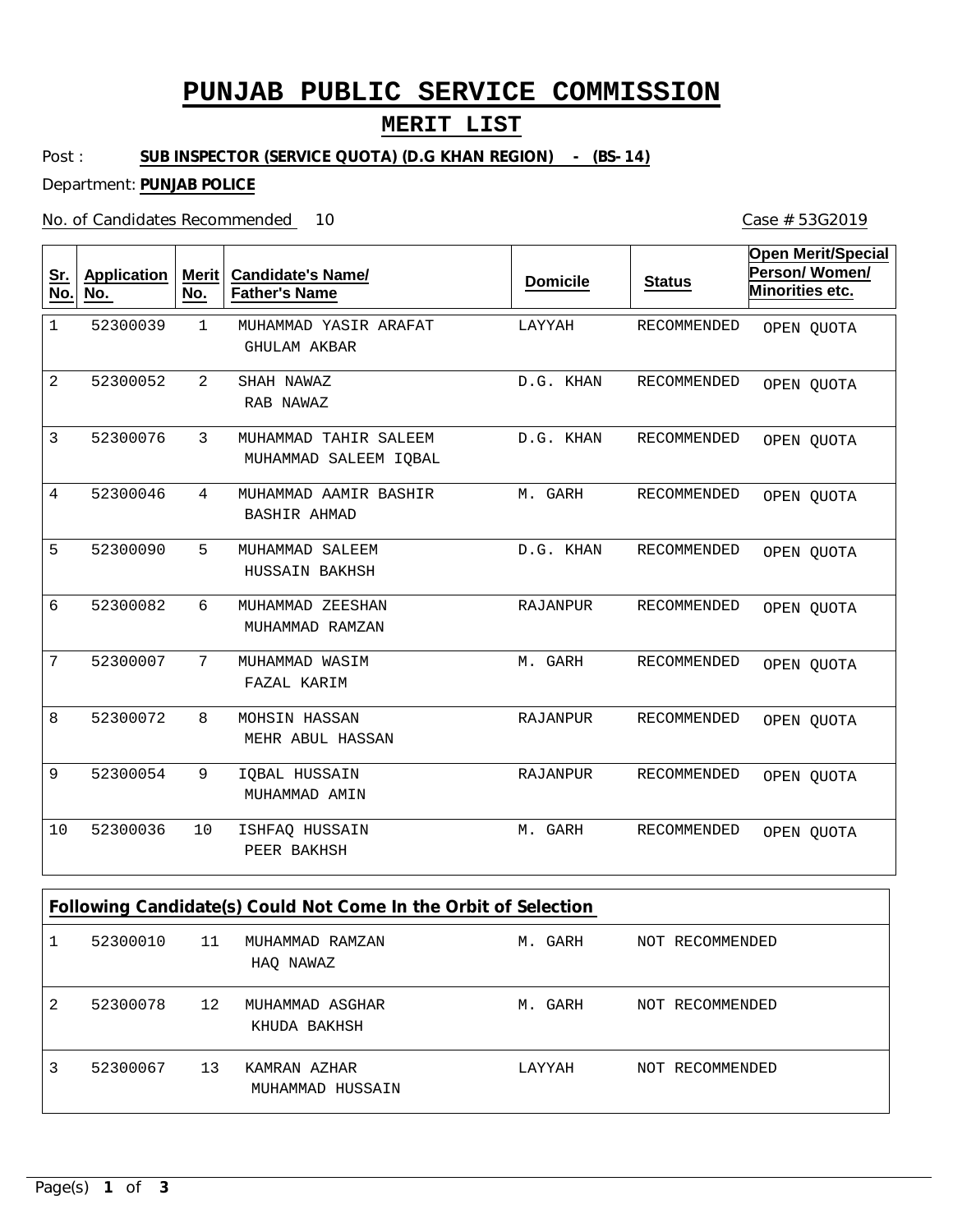# **PUNJAB PUBLIC SERVICE COMMISSION**

### **MERIT LIST**

Post : **SUB INSPECTOR (SERVICE QUOTA) (D.G KHAN REGION) - (BS-14)**

Department: **PUNJAB POLICE**

No. of Candidates Recommended

**Sr. No. Application No. Merit No. Candidate's Name/ Father's Name Domicile Status Open Merit/Special Person/ Women/ Minorities etc.** 14 15 16 17 18 19 20 21 22 23 24 HASSAN SULTAN 25 SHAFIQ AHMAD SHAHBAZ QALANDER AKHLAQ AHMED WAJID ALI SHAHBAZ SHABEER KHAN SAJJAD HUSSAIN MUHAMMAD ATEEQ-U-ZAMAN MUHAMMAD GULSHAN RAHMAN MUHAMMAD SALEEM LAKHA SAIF ULLAH MUHAMMAD ASIF RAHEEM BUKHSH ZAFFAR HUSSAIN GHULAM YASIN BASHIR AHMED GHULAM SHABEER KHAN GHULAM FAREED MUHAMMAD ABBAS ABDUL REHMAN ALLAH DIWAYA AMIR BAKHSH SULTAN MUHAMMAD NAZAR HUSSAIN 4 5 6 7 8 9 10 11 12 13 52300006 14 52300019 15 52300049 52300071 52300110 52300103 52300011 52300029 52300056 52300061 52300012 52300092 RAJANPUR D.G. KHAN M. GARH RAJANPUR D.G. KHAN D.G. KHAN RAJANPUR RAJANPUR RAJANPUR D.G. KHAN LAYYAH M. GARH NOT RECOMMENDED NOT RECOMMENDED NOT RECOMMENDED NOT RECOMMENDED NOT RECOMMENDED NOT RECOMMENDED NOT RECOMMENDED NOT RECOMMENDED NOT RECOMMENDED NOT RECOMMENDED NOT RECOMMENDED NOT RECOMMENDED

10 Case # 53G2019